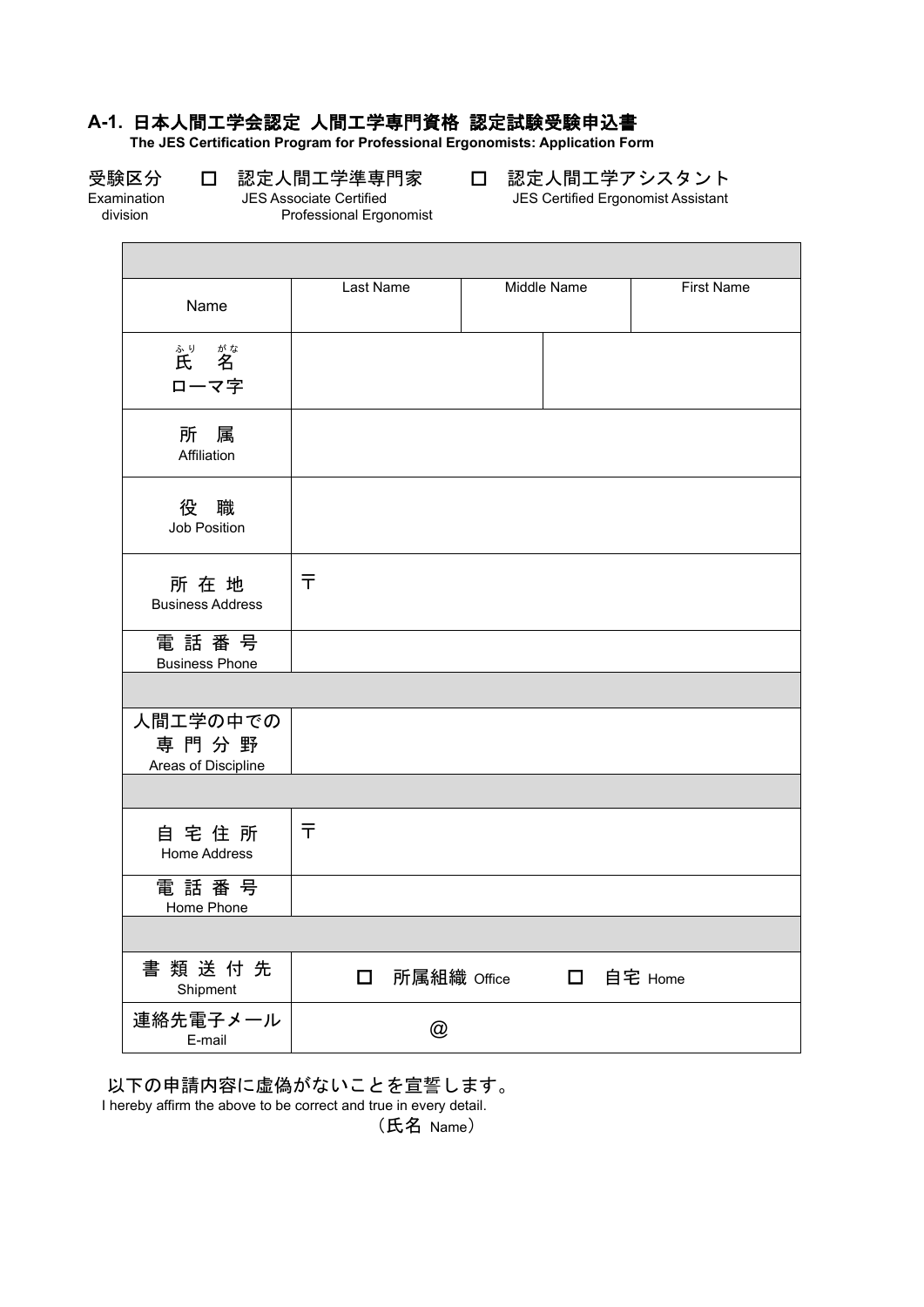# **B-1.** 経歴書 **Job Experiences**

Г

年 月現在 As of Y/M/D

Ť.

| Name                        |            | Last Name | Middle Name<br><b>First Name</b> |  |                                                                                       | 写真を貼る位置<br>Picture<br>縦 4cm          |  |  |  |  |
|-----------------------------|------------|-----------|----------------------------------|--|---------------------------------------------------------------------------------------|--------------------------------------|--|--|--|--|
| ふり がな<br><b>氏 名</b><br>ローマ字 |            |           |                                  |  |                                                                                       | 横 3cm<br>本人の上半身<br><b>Upper Body</b> |  |  |  |  |
| 年<br>Year                   | 月<br>Month |           |                                  |  | 職歴等(公的な委員や臨時講師等もご記入ください)<br>Job Experiences (Include public jobs, and temporary jobs) |                                      |  |  |  |  |
|                             |            |           |                                  |  |                                                                                       |                                      |  |  |  |  |
|                             |            |           |                                  |  |                                                                                       |                                      |  |  |  |  |
|                             |            |           |                                  |  |                                                                                       |                                      |  |  |  |  |
|                             |            |           |                                  |  |                                                                                       |                                      |  |  |  |  |
|                             |            |           |                                  |  |                                                                                       |                                      |  |  |  |  |
|                             |            |           |                                  |  |                                                                                       |                                      |  |  |  |  |
|                             |            |           |                                  |  |                                                                                       |                                      |  |  |  |  |
|                             |            |           |                                  |  |                                                                                       |                                      |  |  |  |  |
|                             |            |           |                                  |  |                                                                                       |                                      |  |  |  |  |
|                             |            |           |                                  |  |                                                                                       |                                      |  |  |  |  |
|                             |            |           |                                  |  |                                                                                       |                                      |  |  |  |  |
|                             |            |           |                                  |  |                                                                                       |                                      |  |  |  |  |
|                             |            |           |                                  |  |                                                                                       |                                      |  |  |  |  |
|                             |            |           |                                  |  |                                                                                       |                                      |  |  |  |  |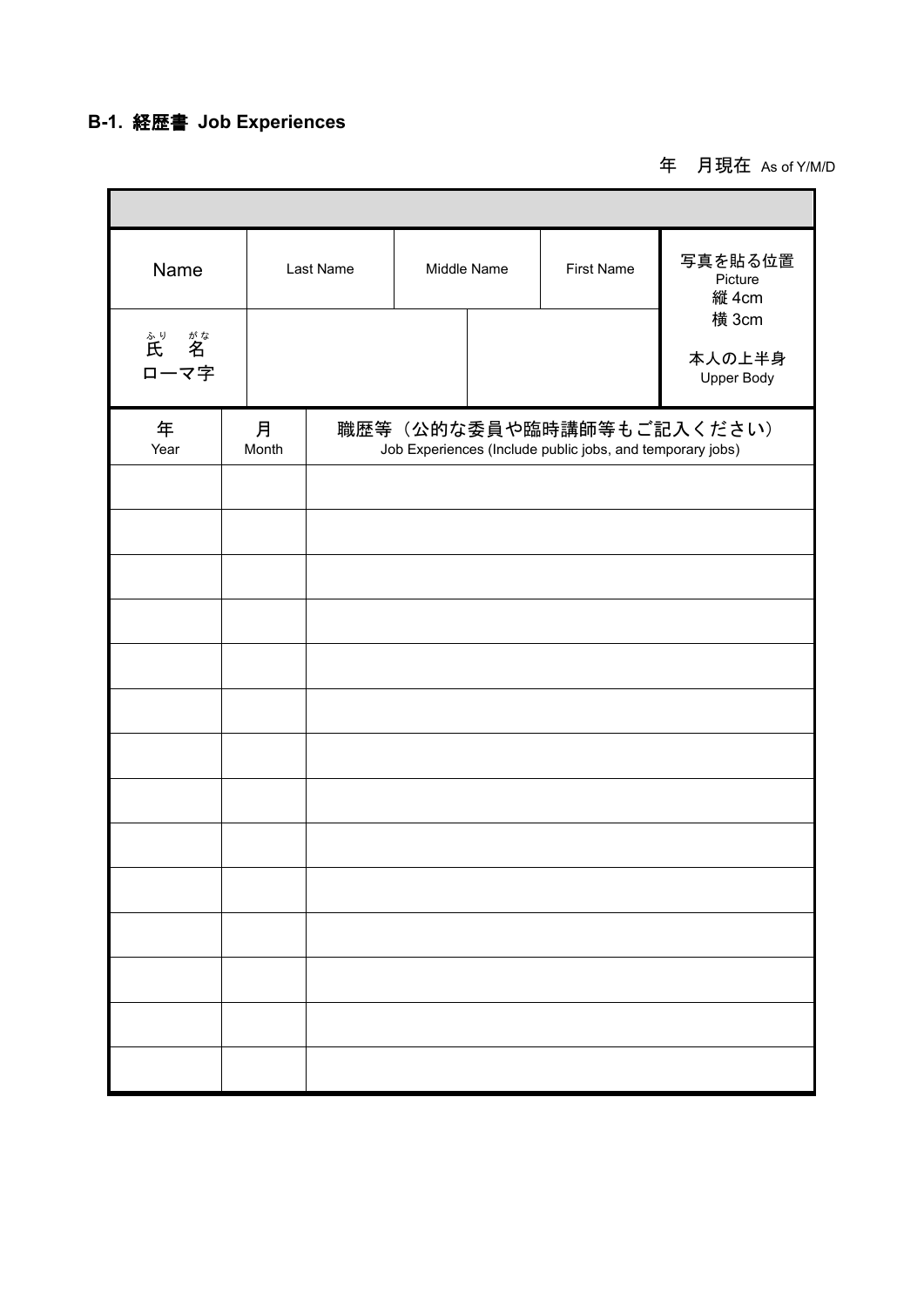## C-1.専門教育受講履歴、取得学位及び関連単位習得表

#### <人間工学専門科目単位習得表>

指定の教育機関において習得した人間工学専門科目について記入してください。ページ数が不足する場 合はコピーしてお使い下さい。なお「人間工学専門科目」とは、人間工学の専門知識・能力(申請書類 の書き方 表1参照)を習得することを目的として開講される科目を指します。単位数は、成績証明書 (単位取得証明書)に記載された通りに記入して下さい。

List all the ergonomics courses. Add sheets if there is not enough space.

|                | 授業科目名<br><b>Title of Course</b> | 習得した専門<br>能力·知識<br>Types of<br>Knowledge<br>(Table 1) | 授業形態<br><b>Types of Course</b>                                                          | 単位数<br>No. of Unit | 受講年度<br>または学年<br>Year or<br>School Year |
|----------------|---------------------------------|-------------------------------------------------------|-----------------------------------------------------------------------------------------|--------------------|-----------------------------------------|
| 1              |                                 |                                                       | □ 講義, □ 演習<br>Lecture<br>Exercise<br>□ 実験, □ 輪講<br>Experiment<br>□他<br>Others (Specify) |                    |                                         |
| $\overline{2}$ |                                 |                                                       | □ 講義, □ 演習<br>□ 実験, □ 輪講<br>□ 他___                                                      |                    |                                         |
| 3              |                                 |                                                       | □ 講義, □ 演習<br>実験, 口 輪講<br>$\Box$<br>他<br>$\Box$                                         |                    |                                         |
| 4              |                                 |                                                       | 講義, □ 演習<br>$\Box$<br>実験, 口 輪講<br>П<br>他<br>$\Box$                                      |                    |                                         |
| 5              |                                 |                                                       | 講義, □ 演習<br>$\Box$<br>実験, 口 輪講<br>他<br>$\Box$                                           |                    |                                         |
| 6              |                                 |                                                       | 講義, □ 演習<br>$\Box$<br>実験, 口輪講<br>他<br>П                                                 |                    |                                         |
| 7              |                                 |                                                       | □ 講義, □ 演習<br>実験, 口輪講<br>$\Box$<br>他<br>$\Box$                                          |                    |                                         |
| 8              |                                 |                                                       | 講義, □ 演習<br>$\Box$<br>実験, 口輪講<br>$\Box$<br>他<br>$\Box$                                  |                    |                                         |
| 9              |                                 |                                                       | 講義,<br>□ 演習<br>$\Box$<br>実験, 口輪講<br>$\Box$<br>他<br>$\vert \ \ \vert$                    |                    |                                         |
| 10             |                                 |                                                       | □ 講義, □ 演習<br>□ 実験, □ 輪講<br>□ 他                                                         |                    |                                         |
|                | 単位数合計                           |                                                       |                                                                                         |                    |                                         |

(次のページに続く)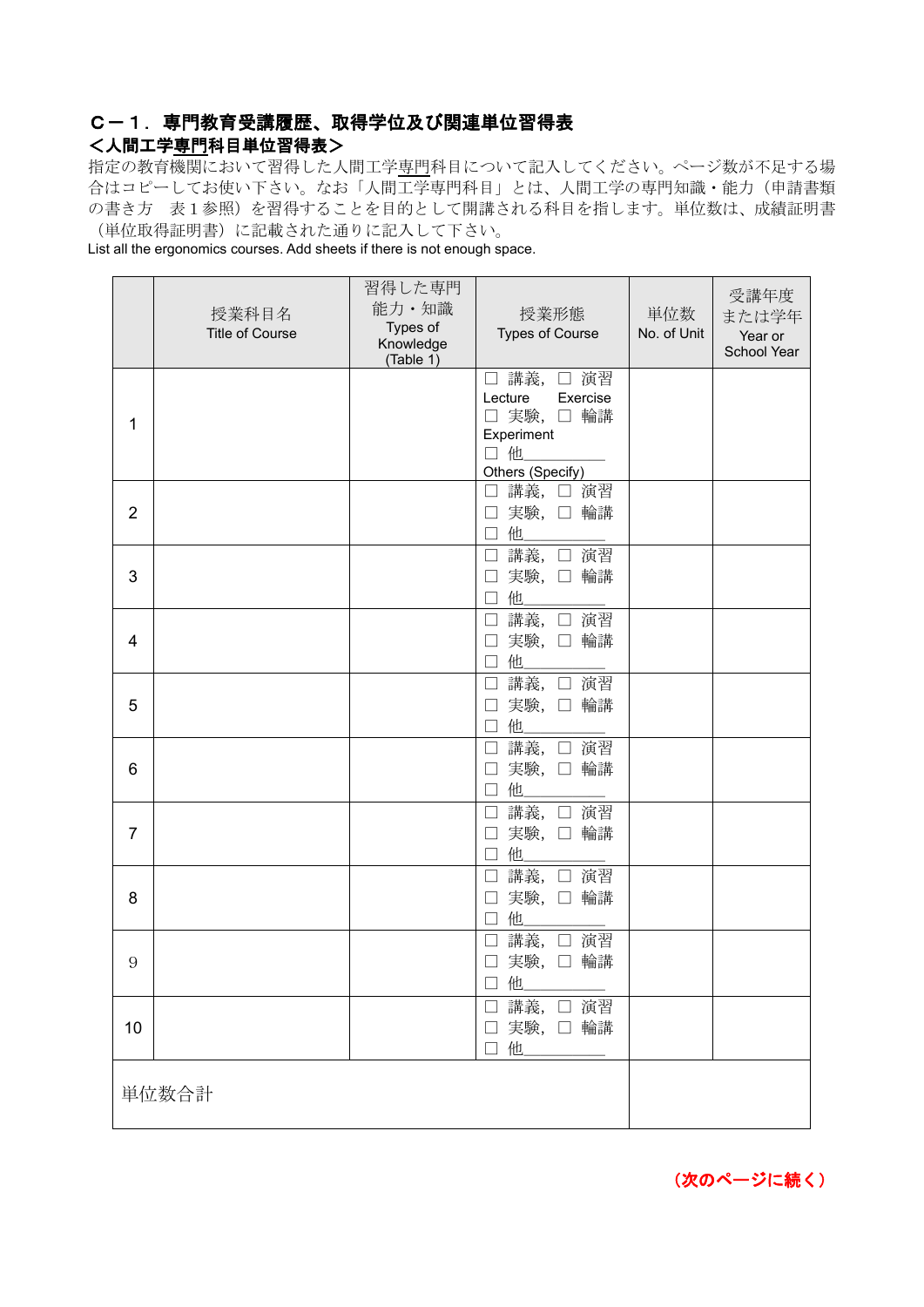### C-1.(つづき) <専門教育受講履歴>

大学及び大学院等における教育受講履歴をすべて記入してください。 List All Educational Records. Add sheets if there is not enough space.

|               | 卒業学校名     | 学部·学科/        | 講座/研究室 | 入学年       | 卒業年        |
|---------------|-----------|---------------|--------|-----------|------------|
|               | (大学/大学院等) | 研究科·専攻        | ゼミ等    | Year of   | Year of    |
|               | School    | Faculty/Major | Course | Admission | Graduation |
|               |           |               |        |           |            |
|               |           |               |        |           |            |
| $\mathcal{P}$ |           |               |        |           |            |
|               |           |               |        |           |            |
| 3             |           |               |        |           |            |
|               |           |               |        |           |            |
| 4             |           |               |        |           |            |
|               |           |               |        |           |            |
| 5             |           |               |        |           |            |
|               |           |               |        |           |            |

#### <人間工学関連の学位及びその概要>

人間工学関連の研究において習得した学位(学士、修士、博士)をすべて記入してください。またその 学位を習得した時の論文のタイトルとその概要を説明してください。なお研究内容が人間工学分野でな い場合には、記入されなくても結構ですが、C-1 で「卒業研究」を申請した場合は必ず記入してくだ さい。

List all the awarded academic degrees. Those which are not relevant to ergonomics should be excluded. Please fill in when applying for "graduation research" at C-1.

|   | 大学名<br>School | 学位区分<br>Degree | 論文タイトルとその概要<br>The Title of Paper and Summary | 指導教官名<br>Supervisors | 取得年<br>Year of<br>Acquisition |
|---|---------------|----------------|-----------------------------------------------|----------------------|-------------------------------|
|   |               |                |                                               |                      |                               |
|   |               |                |                                               |                      |                               |
| 2 |               |                |                                               |                      |                               |
|   |               |                |                                               |                      |                               |
| 3 |               |                |                                               |                      |                               |
|   |               |                |                                               |                      |                               |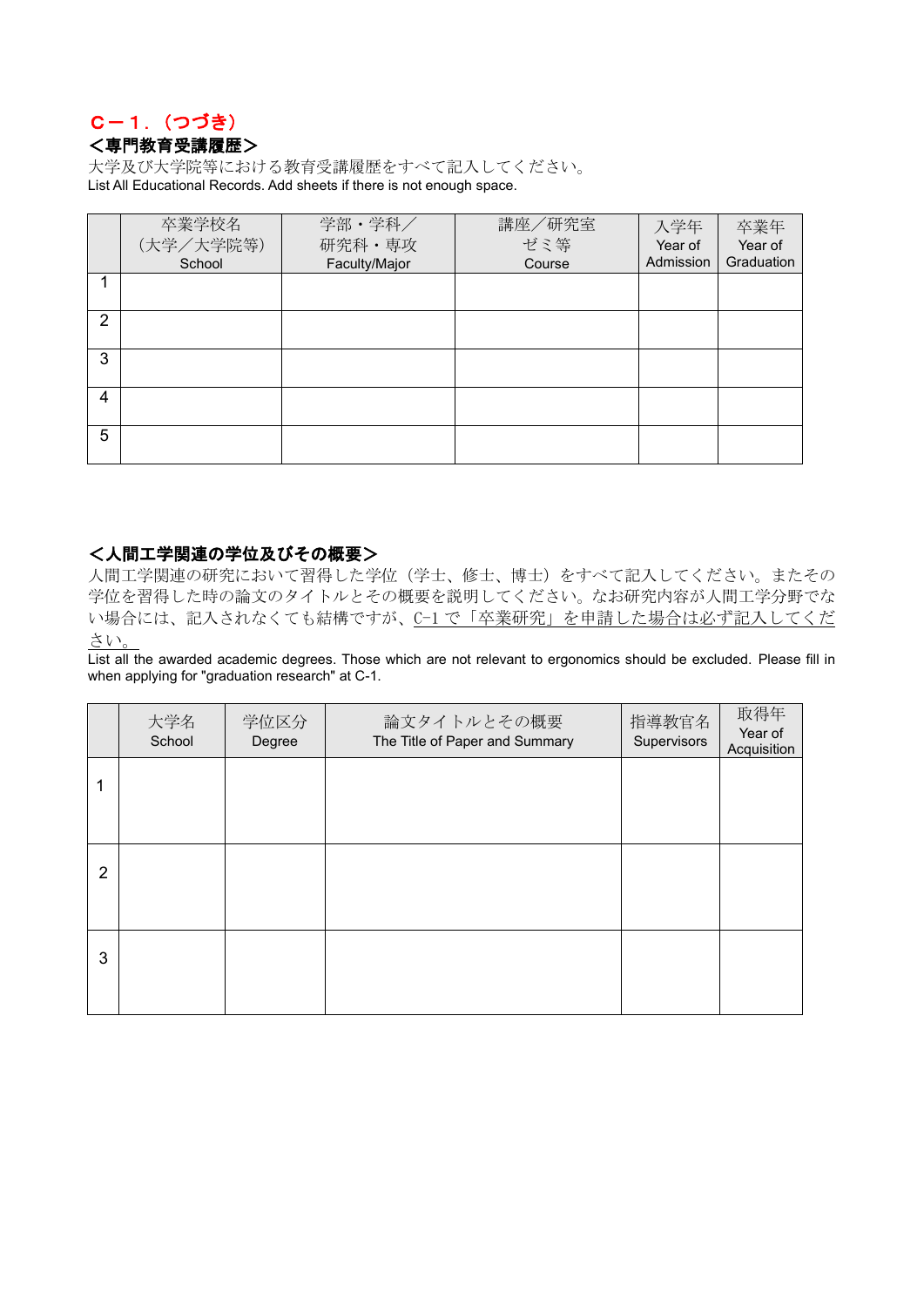### C-2.その他の人間工学専門教育受講履歴

指定の教育機関以外において受講した人間工学専門家として必要な教育履歴を記入してください。受講 科目名、その概要、主催、受講時間等詳細に記入してください。単位換算の欄は、2 時間 0.2 単位(端 数切捨て)として換算し、記入してください。

List all other courses relevant to ergonomics. Assign 0.2 unit for a two-hour course.

| No.              | 受講科目及び概要<br>Title of Course and Summary | 開催場所/主催<br>Place Where Course<br>Was Given | 受講時間<br>Length of Course<br>(Hours) | 受講<br>年月日<br>Date | 単位換算<br>No of<br>Units<br>Equivalent |
|------------------|-----------------------------------------|--------------------------------------------|-------------------------------------|-------------------|--------------------------------------|
| $\mathbf 1$      |                                         |                                            |                                     |                   |                                      |
| $\overline{2}$   |                                         |                                            |                                     |                   |                                      |
| $\mathbf{3}$     |                                         |                                            |                                     |                   |                                      |
| $\overline{4}$   |                                         |                                            |                                     |                   |                                      |
| 5                |                                         |                                            |                                     |                   |                                      |
| $\,6$            |                                         |                                            |                                     |                   |                                      |
| $\overline{7}$   |                                         |                                            |                                     |                   |                                      |
| 8                |                                         |                                            |                                     |                   |                                      |
| $\boldsymbol{9}$ |                                         |                                            |                                     |                   |                                      |
| $10$             |                                         |                                            |                                     |                   |                                      |
|                  | 合計単位換算                                  |                                            |                                     |                   |                                      |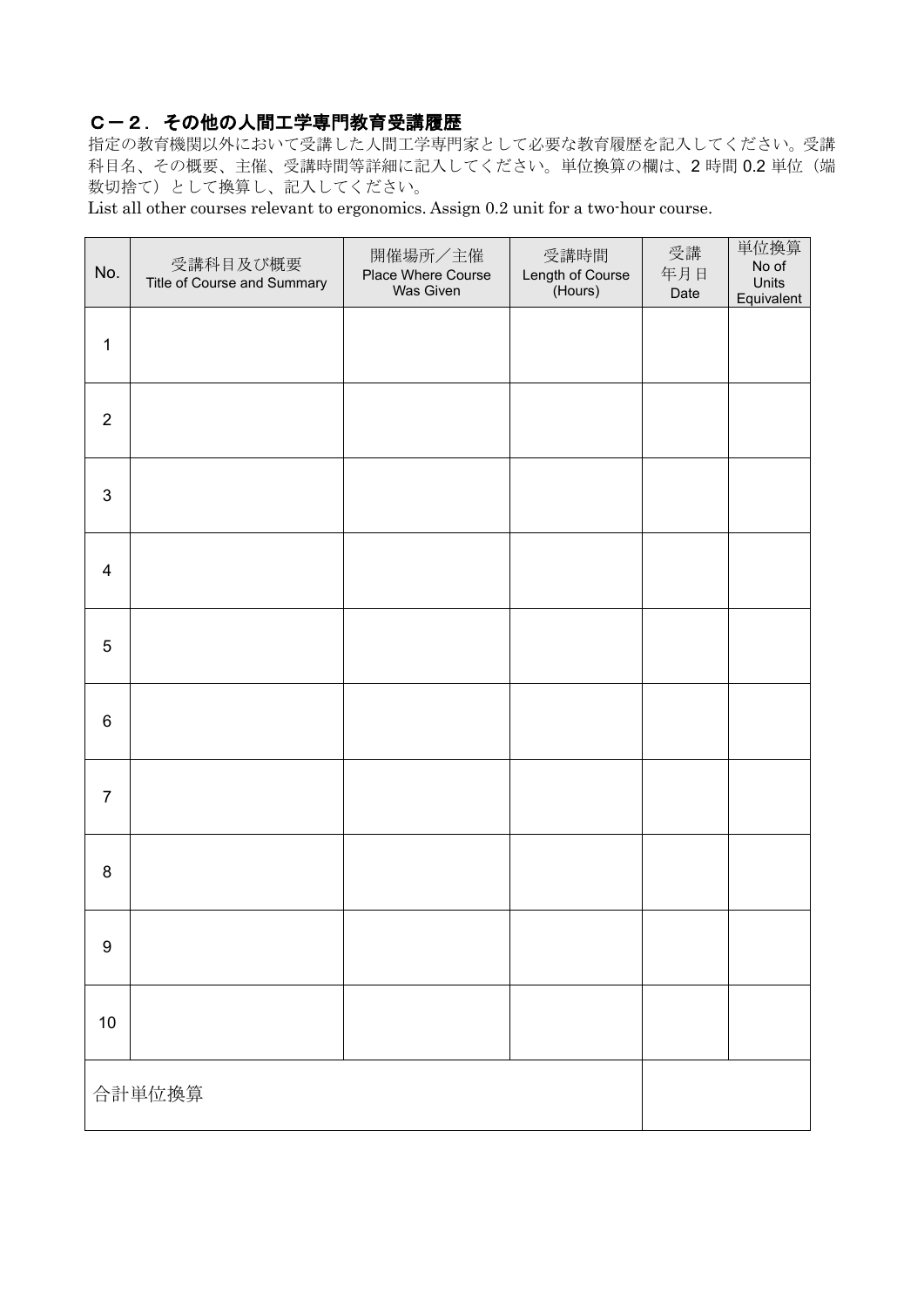## **D-1** 人間工学の実践に関する業務歴 **Ergonomic Practices**

| No. 業務·プロジェクト名                                                         |                                                     |
|------------------------------------------------------------------------|-----------------------------------------------------|
| <b>Title of Job/Project</b><br>月)~終了(<br>年                             | 年                                                   |
| 開始(<br>From Year/Month to Year/Month                                   | 月)                                                  |
| ( $\sigma$ ) $\rightarrow$ (1)<br>期間                                   |                                                     |
| Duration (Month)                                                       |                                                     |
|                                                                        | この業務・プロジェクトが当該時期の業務全体で占めた割合<br>) $\%$<br>$->2)$     |
| %Fraction of The Project in Given Time Window (%)                      |                                                     |
| 所属機関名<br>[実施時]<br>Affiliation                                          |                                                     |
| 所属部署名 [実施時]<br><b>Branch/Section</b>                                   |                                                     |
| この業務歴を証明できる方の<br>氏名と連絡先 Reference                                      | 氏名:<br>電話番号:<br>Name<br>Phone<br>所属:<br>Affiliation |
| プロジェクトのメンバー構成<br>と役割分担<br>Project Organization and Role<br>Allocations |                                                     |
| 本人の役職名 [実施時]<br>Job Title                                              |                                                     |
| 人間工学業務・プロジェクトの概要 Summary of The Project:                               |                                                     |
|                                                                        |                                                     |
|                                                                        |                                                     |
|                                                                        |                                                     |
|                                                                        |                                                     |
|                                                                        |                                                     |
|                                                                        |                                                     |
|                                                                        |                                                     |
|                                                                        |                                                     |
|                                                                        |                                                     |
|                                                                        |                                                     |
|                                                                        |                                                     |
|                                                                        |                                                     |
|                                                                        |                                                     |
|                                                                        |                                                     |
|                                                                        |                                                     |
|                                                                        |                                                     |
|                                                                        |                                                     |
|                                                                        |                                                     |
|                                                                        |                                                     |
|                                                                        |                                                     |
|                                                                        |                                                     |
|                                                                        |                                                     |
|                                                                        |                                                     |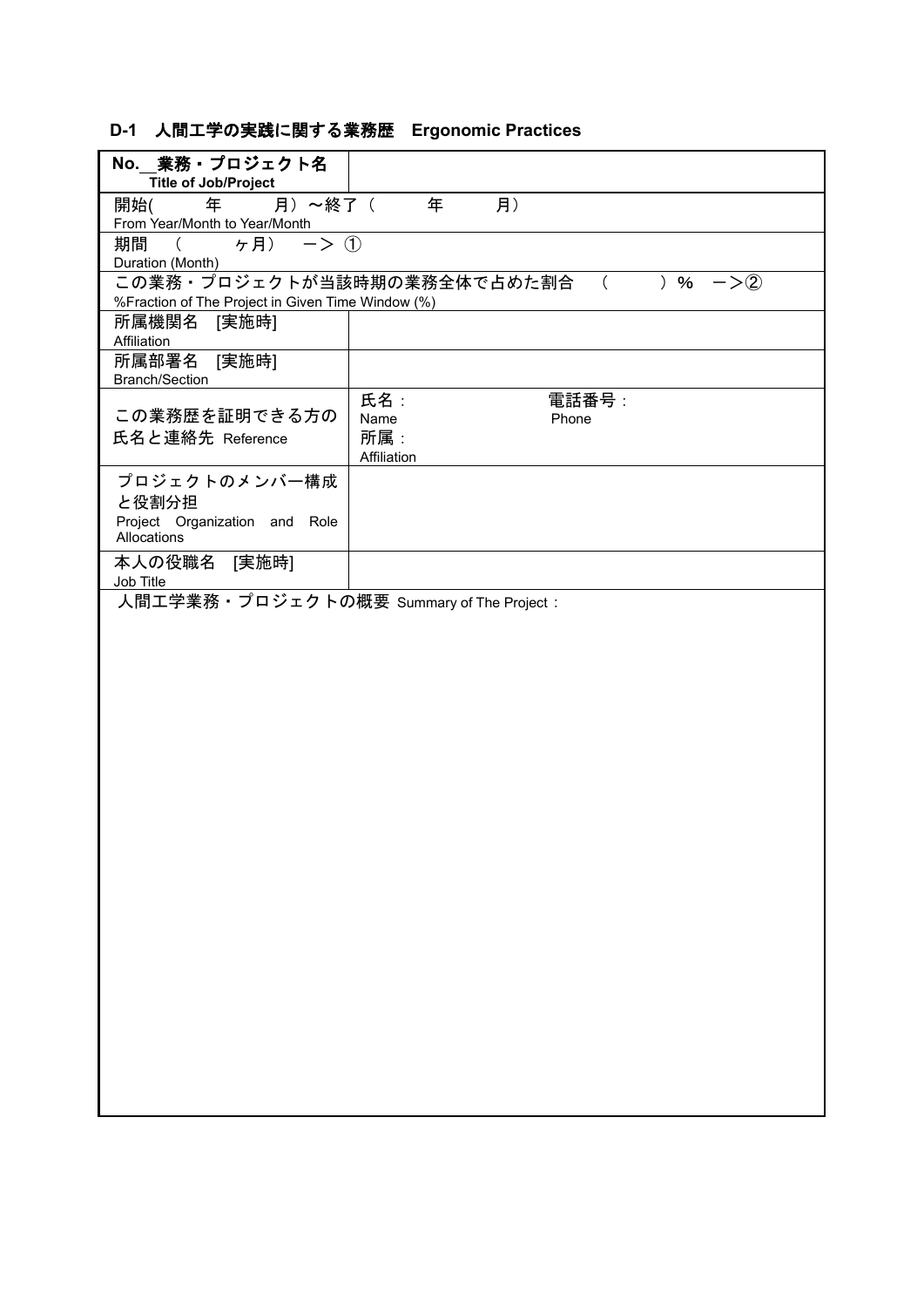|                                                                            | No. 業務 · プロジェクト名<br><b>Title of Job/Project</b>                                 |                                                                                                            |  |  |  |  |  |  |
|----------------------------------------------------------------------------|---------------------------------------------------------------------------------|------------------------------------------------------------------------------------------------------------|--|--|--|--|--|--|
| The Role Played in The Project                                             | この業務・プロジェクトで申請者が果たした役割                                                          |                                                                                                            |  |  |  |  |  |  |
|                                                                            | Ⅰ. 人間工学の原理<br><b>Ergonomics Principles</b>                                      |                                                                                                            |  |  |  |  |  |  |
|                                                                            | Ⅱ. 人間の特性<br><b>Human Characteristics</b>                                        |                                                                                                            |  |  |  |  |  |  |
| 実践した人間工学の<br>専門知識・能力<br>(どのように実践し<br>たのかを具体的に記                             | Ⅲ. 人間の特性の測定·<br>評価<br>Measurement and<br>Evaluation of Human<br>Characteristics |                                                                                                            |  |  |  |  |  |  |
| 述すること)<br>Types of Knowledge                                               | IV. 環境特性<br>Environmental<br>Characteristics                                    |                                                                                                            |  |  |  |  |  |  |
|                                                                            | Ⅴ. 人間工学の応用<br>Ergonomic<br>Applications                                         |                                                                                                            |  |  |  |  |  |  |
|                                                                            | VI. 人間工学評価<br><b>Ergonomic Evaluation</b>                                       |                                                                                                            |  |  |  |  |  |  |
| 実践した業務の形態<br>(該当するものをチェック、複数回答可) ⇒<br>Types of Jobs (Check All That Apply) |                                                                                 | 口評価・テスト<br>口分析<br>口設計<br>□教育<br>Evaluation<br>Analysis<br>Education<br>Design<br>□その他(<br>Others (Specify) |  |  |  |  |  |  |
|                                                                            | 人間工学の割合を記入 ⇒<br>%Fraction of Ergonomic Jobs (%)                                 | 人間エ学業務の割合<br>) $%$<br>$\left($<br>$->(3)$                                                                  |  |  |  |  |  |  |
|                                                                            | 人間工学実務経験期間<br>Calculated Job Months (Month)                                     | $\circled{1}$<br>$\circled{3}$<br>ヶ月)<br>$\circled{2}$<br>$=$ (<br>$\times$<br>×                           |  |  |  |  |  |  |

委員会使用欄